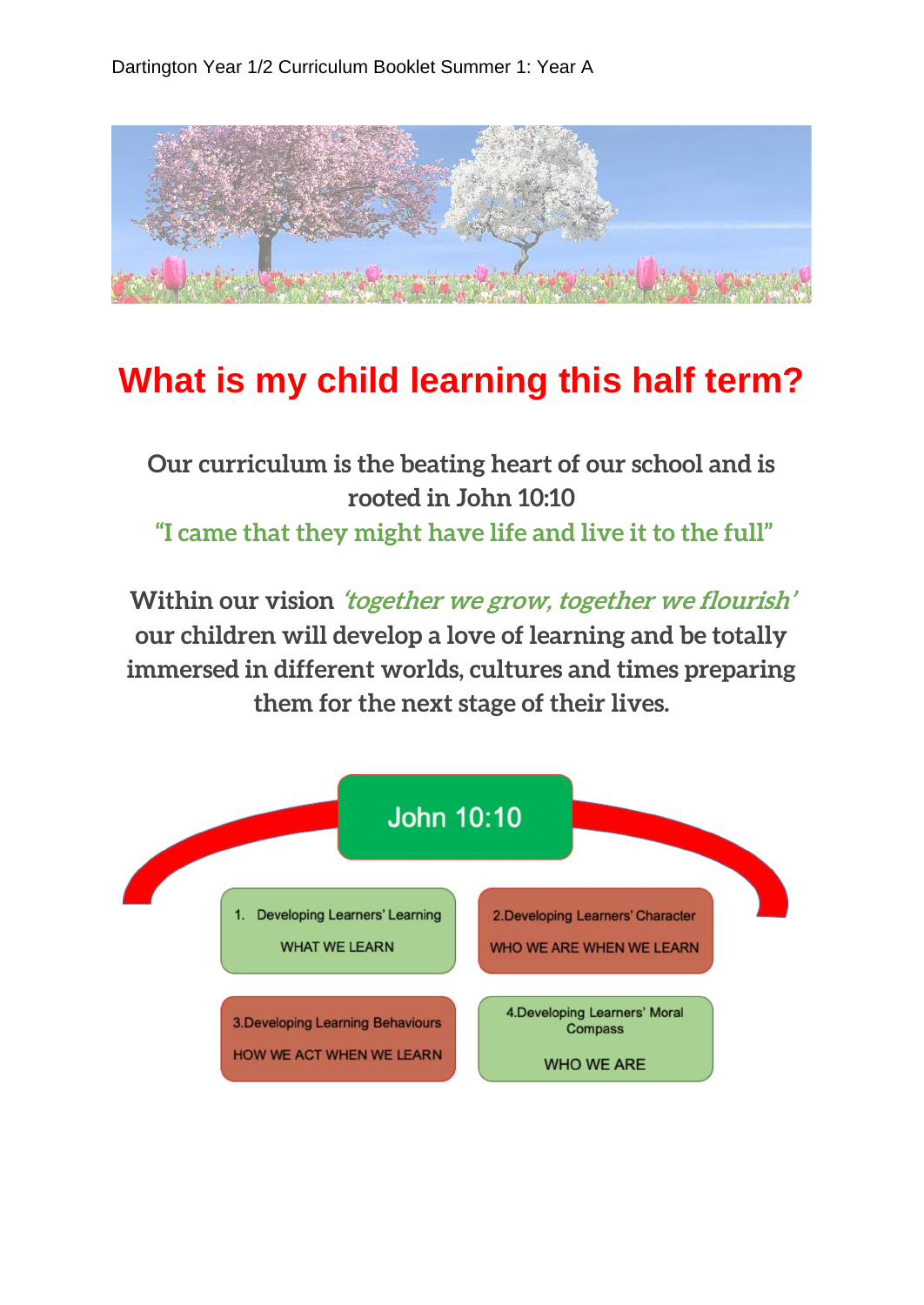

| <b>Spring 2</b>      | Year 1/2                                                                                                                                                                                                                                                                                                                                                                                                                           |
|----------------------|------------------------------------------------------------------------------------------------------------------------------------------------------------------------------------------------------------------------------------------------------------------------------------------------------------------------------------------------------------------------------------------------------------------------------------|
| <b>Class Novel</b>   | Each class will be choosing their own class novel this half term.                                                                                                                                                                                                                                                                                                                                                                  |
|                      | Kingfishers: Pugs of the Frozen North by Philip Reeve and Sarah McIntyre<br>Starlings - The Boy who grew Dragons by Andy Shepherd<br>Swallows - The Midnight Gang - David Walliams                                                                                                                                                                                                                                                 |
| <b>Writing</b>       | In Language and literacy the children will be writing their own narratives based on<br>George and the Dragon by Christoher Wormell.                                                                                                                                                                                                                                                                                                |
| <b>Maths</b>         | Year 1 - We will be continuing to focus on numbers 1-50 and then move on to look<br>at multiplication and division.<br>Year 2: We will be learning to tell the time, focussing on o'clock, quarter past, half<br>past and quarter to. We will then move to consolidate our previous learning on<br>subtraction, addition and multiplication.                                                                                       |
| <b>Science</b>       | Our science topic this term is plants. We will be identifying common plants and<br>learning how they grow as well naming their parts.                                                                                                                                                                                                                                                                                              |
| <b>RE</b>            | In Religious education, we will be focusing on our learning question of 'who do<br>Christians say made the world?'. We will be making sense of the text, making<br>connections, and understanding the impact of the Genesis 1:2 Creation story.                                                                                                                                                                                    |
| Geography            | In Geography, we will be looking at the world's continents and oceans. We will be<br>identifying them on maps and looking at the differences between them.                                                                                                                                                                                                                                                                         |
| <b>PE</b>            | This summer term, for indoor PE we will be revisiting gymnastics, so we can build<br>upon our previous learning. For outdoor PE we will be doing athletics.                                                                                                                                                                                                                                                                        |
| <b>PSHE</b>          | In PSHE we are exploring different types of families and relationships.                                                                                                                                                                                                                                                                                                                                                            |
| <b>Forest School</b> | Our Forest School is linked to our Science and we will be looking at wild flowers in<br>our local area.                                                                                                                                                                                                                                                                                                                            |
| <b>Music</b>         | In Music, we will be listening and appraising a selection of music including: Your<br>Imagination by Joanna Mangona and Pete Readman,<br>Supercalifragilisticexpialidocious from Mary Poppins, Pure Imagination from Willy<br>Wonka & The Chocolate Factory soundtrack, Daydream Believer by The Monkees<br>and A Whole New World from Aladdin. The children will then be creating their own<br>compositions based on Imagination. |
| Art                  | In art this half term we will be exploring our global artist 'Max Ernst'.<br>We will be focusing on his work and trying to create his repeating patterns using                                                                                                                                                                                                                                                                     |